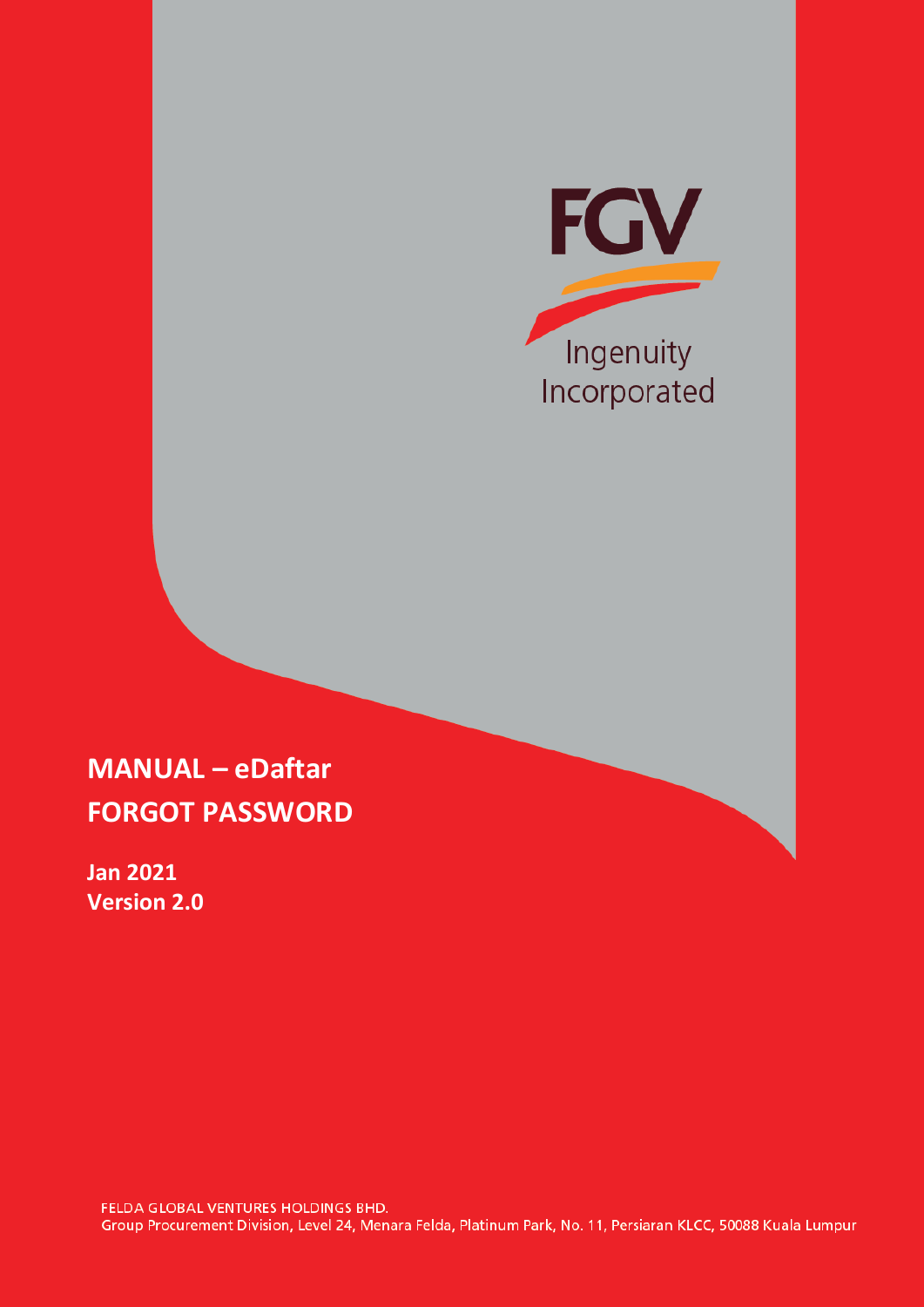



1. At the eDaftar login screen, please login by using eDaftar username and password. Click button proceed.







## **Forgot Password**

If the user forgot the password, it will display the message between the password and log in.

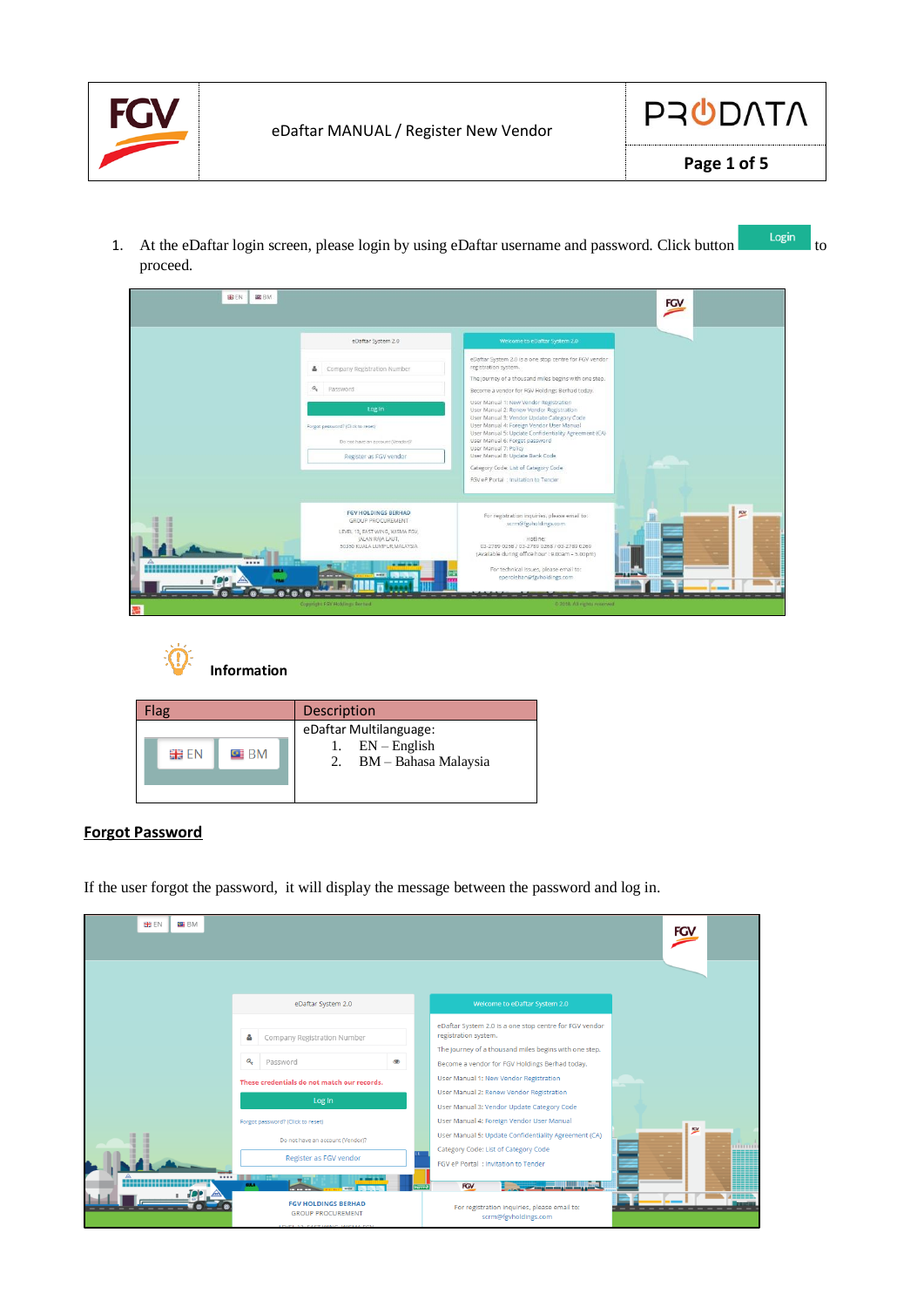



The message displays in the red color of the font. Step for the user to reset their password by clicking the "Forgot Password?" link.



After the user clicks on the link button, it will redirect to the page where the user can reset the password via email address. When the email address has been filled in, click the "Send Password Reset Link" button.

| Reset Password                  |      |
|---------------------------------|------|
|                                 |      |
| <b>E-Mail Address</b>           |      |
|                                 |      |
|                                 |      |
| <b>Send Password Reset Link</b> | Home |
|                                 |      |
|                                 |      |

Click the "Home" button and log in with the new password that has been reset.

| <b>HB</b> EN<br>SE BM                                                 |                                                                       | <b>FGV</b>                                                                                                                                              |
|-----------------------------------------------------------------------|-----------------------------------------------------------------------|---------------------------------------------------------------------------------------------------------------------------------------------------------|
|                                                                       |                                                                       |                                                                                                                                                         |
|                                                                       | eDaftar System 2.0<br>Δ<br>Company Registration Number                | Welcome to eDaftar System 2.0<br>eDaftar System 2.0 is a one stop centre for FGV vendor<br>registration system.                                         |
|                                                                       | a.<br>Password<br>$\circledcirc$<br>Log In                            | The journey of a thousand miles begins with one step.<br>Become a vendor for FGV Holdings Berhad today.<br>User Manual 1: New Vendor Registration       |
| Forgot password? (Click to reset)<br>Do not have an account (Vendor)? |                                                                       | User Manual 2: Renew Vendor Registration<br>User Manual 3: Vendor Update Category Code<br>User Manual 4: Foreign Vendor User Manual                     |
|                                                                       | Register as FGV vendor                                                | R(X)<br>User Manual 5: Update Confidentiality Agreement (CA)<br>1111111<br>Category Code: List of Category Code<br>FGV eP Portal : Invitation to Tender |
|                                                                       | <b>BILA</b><br><b>FGV HOLDINGS BERHAD</b><br><b>GROUP PROCUREMENT</b> | الأورس التلقيمي<br><b>FGV</b><br>For registration inquiries, please email to:<br>scrm@fgvholdings.com                                                   |

**Expired Vendor**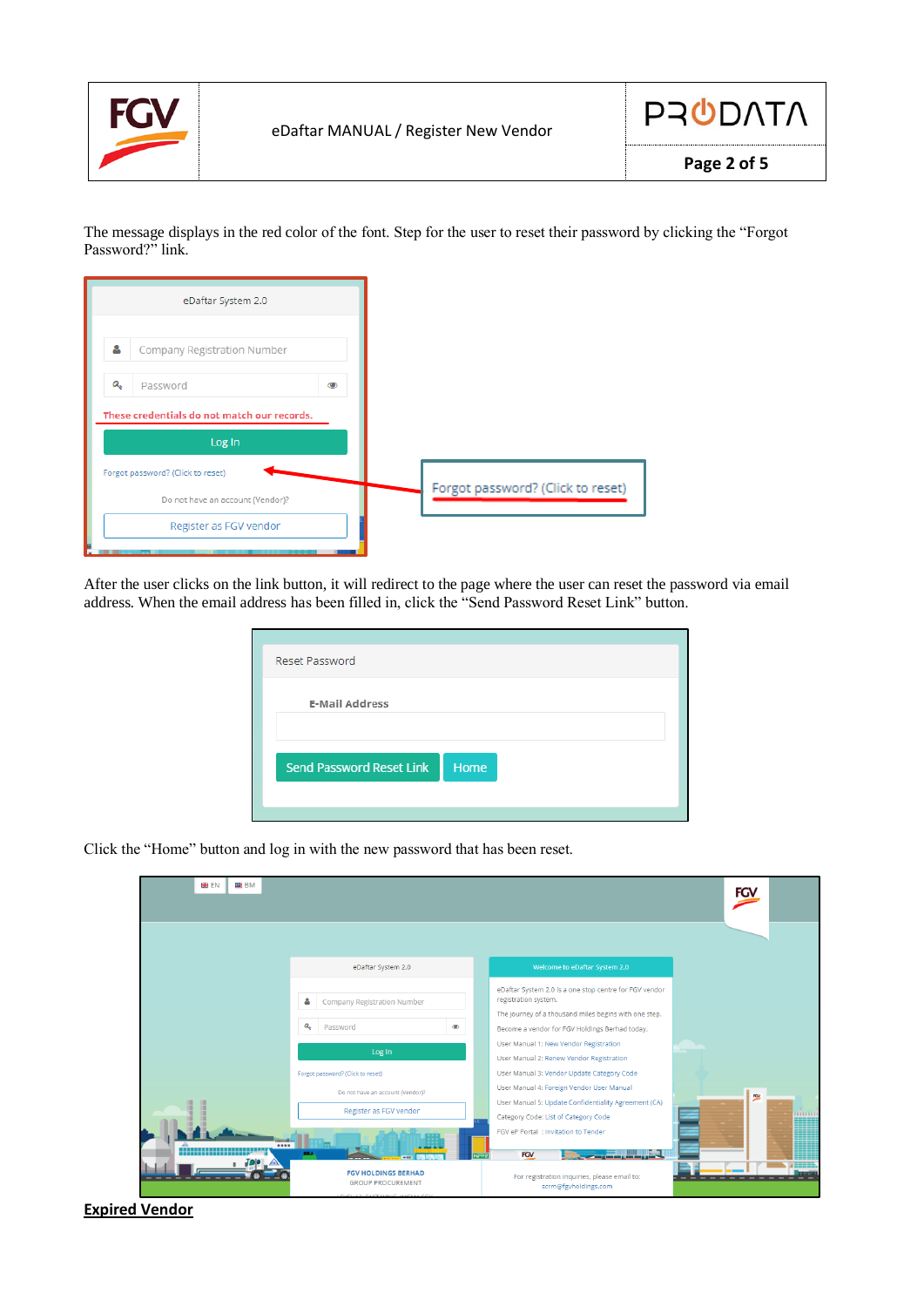



Notice that if the vendor account has already expired for more than one year, users need to register for a new vendor. This is because the system will delete the vendor account if it is more than one year.

| <b>E</b> BM<br><b>BB</b> EN      |                                                                                                                                                                                                                                                                                                                                                                 |                                                                                                                                                                                                                                                                                                                                                                                                                                                                                                                    | FGV |  |
|----------------------------------|-----------------------------------------------------------------------------------------------------------------------------------------------------------------------------------------------------------------------------------------------------------------------------------------------------------------------------------------------------------------|--------------------------------------------------------------------------------------------------------------------------------------------------------------------------------------------------------------------------------------------------------------------------------------------------------------------------------------------------------------------------------------------------------------------------------------------------------------------------------------------------------------------|-----|--|
|                                  | eDaftar System 2.0                                                                                                                                                                                                                                                                                                                                              | Welcome to eDaftar System 2.0                                                                                                                                                                                                                                                                                                                                                                                                                                                                                      |     |  |
|                                  | Company Registration Number<br>$a_{\epsilon}$<br>Password<br>These credentials do not match our records. For<br>new vendor or vendor registration that has<br>expired for more than one year, please register as<br>FGV vendor. Refer user manual.<br>Log In<br>Forgot password? (Click to reset)<br>Do not have an account (Vendor)?<br>Register as FGV vendor | eDaftar System 2.0 is a one stop centre for FGV vendor<br>registration system.<br>The journey of a thousand miles begins with one step.<br>Become a vendor for FGV Holdings Berhad today.<br>User Manual 1: New Vendor Registration<br>User Manual 2: Renew Vendor Registration<br>User Manual 3: Vendor Update Category Code<br>User Manual 4: Foreign Vendor User Manual<br>User Manual 5: Update Confidentiality Agreement (CA)<br>Category Code: List of Category Code<br>FGV eP Portal : Invitation to Tender |     |  |
| ----<br><b>GER A</b><br>$\omega$ | <b>FGV HOLDINGS BERHAD</b><br><b>GROUP PROCUREMENT</b><br>LEVEL 13, EAST WING, WISMA FGV,<br>JALAN RAJA LAUT,<br>50350 KUALA LUMPUR, MALAYSIA<br>                                                                                                                                                                                                               | m<br>For registration inquiries, please email to:<br>scrm@fgvholdings.com<br>For technical issues, please email to:<br>eperolehan@fgvholdings.com<br>32 23 33 24 33 25                                                                                                                                                                                                                                                                                                                                             |     |  |

## **Register as a new Vendor**

| 1. Click the | Register as FGV vendor | button to register as FGV Vendor.                                                                                                                                                     |
|--------------|------------------------|---------------------------------------------------------------------------------------------------------------------------------------------------------------------------------------|
|              |                        | eDaftar System 2.0                                                                                                                                                                    |
|              | å                      | Company Registration Number                                                                                                                                                           |
|              | a.                     | Password                                                                                                                                                                              |
|              |                        | These credentials do not match our records. For<br>new vendor or vendor registration that has<br>expired for more than one year, please register as<br>FGV vendor. Refer user manual. |
|              |                        | Log In                                                                                                                                                                                |
|              |                        | Forgot password? (Click to reset)                                                                                                                                                     |
|              |                        | Do not have an account (Vendor)?                                                                                                                                                      |
|              |                        | Register as FGV vendor                                                                                                                                                                |

2. User need to complete all the registration form.